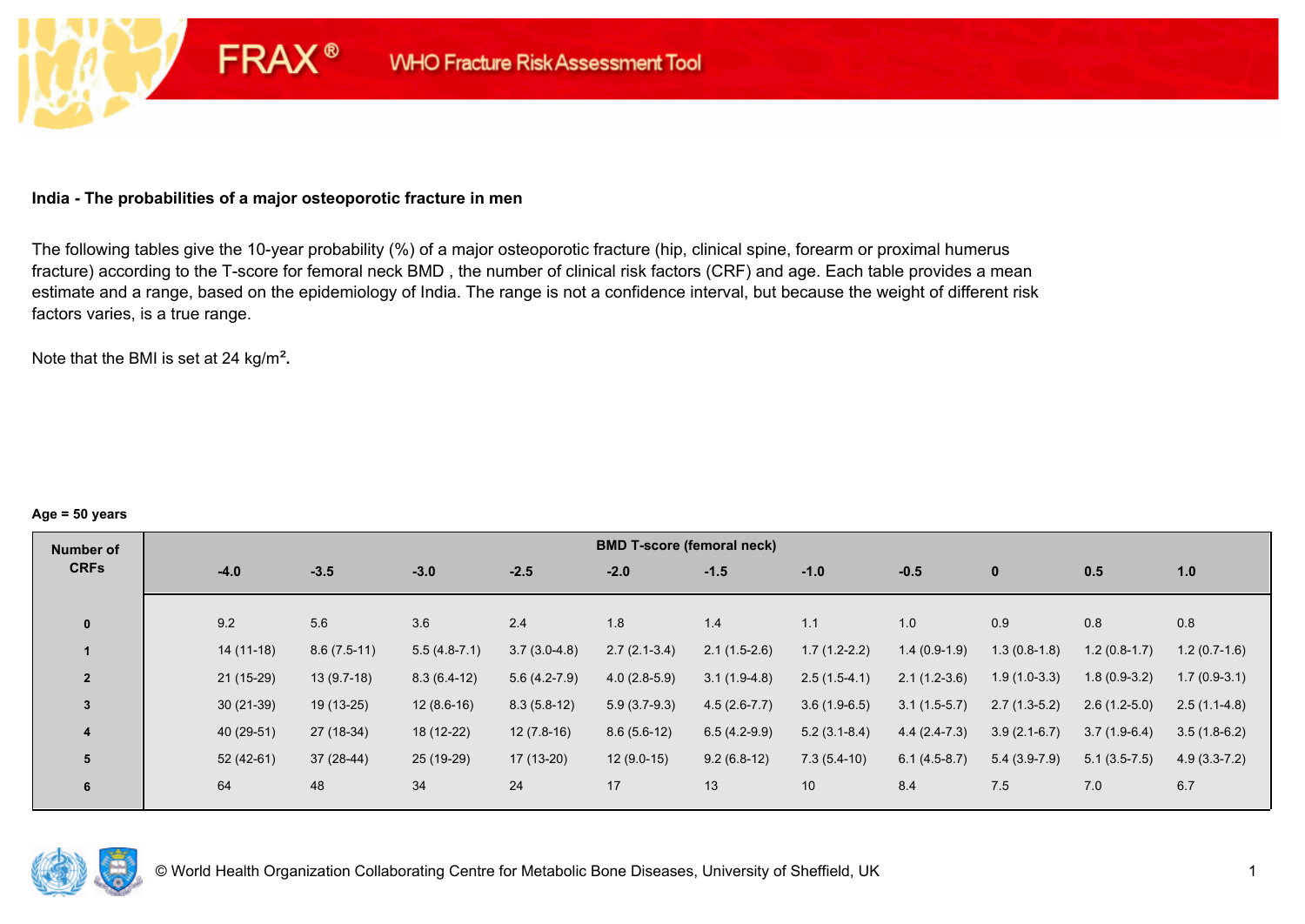# **Age = 55 years**

**FRAX®** 

| Number of               |             |             |                |                | <b>BMD T-score (femoral neck)</b> |                |                |                  |                |                |                |
|-------------------------|-------------|-------------|----------------|----------------|-----------------------------------|----------------|----------------|------------------|----------------|----------------|----------------|
| <b>CRFs</b>             | $-4.0$      | $-3.5$      | $-3.0$         | $-2.5$         | $-2.0$                            | $-1.5$         | $-1.0$         | $-0.5$           | $\bf{0}$       | 0.5            | 1.0            |
|                         |             |             |                |                |                                   |                |                |                  |                |                |                |
| $\mathbf 0$             | 12          | 7.4         | 4.9            | 3.4            | 2.5                               | 2.0            | 1.6            | 1.3              | 1.2            | 1.1            | 1.1            |
|                         | $17(15-21)$ | $11(10-14)$ | $7.3(6.3-9.1)$ | $5.1(4.2-6.3)$ | $3.8(2.9-4.7)$                    | $2.9(2.1-3.6)$ | $2.4(1.6-3.1)$ | $2.0(1.3-2.7)$   | $1.8(1.1-2.5)$ | $1.7(1.1-2.3)$ | $1.6(1.0-2.2)$ |
| $\overline{2}$          | 24 (19-32)  | 16 (12-22)  | $11(8.5-15)$   | $7.5(5.7-10)$  | $5.5(3.9-7.9)$                    | $4.3(2.7-6.6)$ | $3.4(2.0-5.6)$ | $2.9(1.6-4.8)$   | $2.6(1.4-4.4)$ | $2.4(1.3-4.2)$ | $2.3(1.2-4.0)$ |
| $\mathbf{3}$            | $33(25-42)$ | 23 (17-29)  | 15 (11-20)     | $11(7.8-15)$   | $8.0(5.2-12)$                     | $6.1(3.7-10)$  | $4.9(2.7-8.6)$ | $4.1(2.1 - 7.4)$ | $3.7(1.8-6.8)$ | $3.4(1.6-6.5)$ | $3.3(1.5-6.2)$ |
| $\overline{\mathbf{4}}$ | 44 (33-52)  | $31(23-37)$ | $22(15-26)$    | $15(11-20)$    | $11(7.7-16)$                      | $8.7(5.8-13)$  | $6.9(4.3-11)$  | $5.8(3.3-9.5)$   | $5.2(2.8-8.8)$ | $4.8(2.5-8.3)$ | $4.6(2.3-7.9)$ |
| 5                       | 55 (46-61)  | 41 (33-46)  | $29(23-33)$    | $21(16-25)$    | 16 (12-20)                        | $12(9.1-16)$   | $9.6(7.3-13)$  | $8.0(6.1-11)$    | $7.1(5.1-10)$  | $6.7(4.6-9.8)$ | $6.3(4.2-9.3)$ |
| 6                       | 65          | 51          | 38             | 28             | 21                                | 16             | 13             | 11               | 9.7            | 9.0            | 8.5            |
|                         |             |             |                |                |                                   |                |                |                  |                |                |                |

## **Age = 60 years**

| Number of      |             |             |               |                | <b>BMD T-score (femoral neck)</b> |                |                |                |                |                |                |
|----------------|-------------|-------------|---------------|----------------|-----------------------------------|----------------|----------------|----------------|----------------|----------------|----------------|
| <b>CRFs</b>    | $-4.0$      | $-3.5$      | $-3.0$        | $-2.5$         | $-2.0$                            | $-1.5$         | $-1.0$         | $-0.5$         | $\mathbf{0}$   | 0.5            | 1.0            |
| $\mathbf{0}$   | 14          | 9.4         | 6.6           | 4.8            | 3.6                               | 2.8            | 2.3            | 1.9            | 1.7            | 1.6            | 1.5            |
|                | $20(18-23)$ | $14(12-16)$ | $9.6(8.1-11)$ | $6.9(5.6-8.3)$ | $5.2(4.0-6.3)$                    | $4.1(3.0-5.1)$ | $3.3(2.3-4.3)$ | $2.7(1.8-3.7)$ | $2.5(1.6-3.4)$ | $2.3(1.5-3.2)$ | $2.1(1.3-3.0)$ |
| $\overline{2}$ | $27(21-33)$ | $19(15-24)$ | $14(11-17)$   | $9.9(7.6-13)$  | $7.5(5.4-11)$                     | $5.9(3.9-8.8)$ | $4.7(2.9-7.4)$ | $3.9(2.3-6.4)$ | $3.6(2.0-6.0)$ | $3.3(1.8-5.6)$ | $3.1(1.6-5.3)$ |
| 3              | $35(28-43)$ | 26 (20-32)  | 19 (14-24)    | 14 (10-19)     | $11(7.2-16)$                      | $8.2(5.2-13)$  | $6.7(3.9-11)$  | $5.5(3.0-9.6)$ | $5.0(2.6-8.9)$ | $4.6(2.3-8.4)$ | $4.3(2.1-8.0)$ |
| $\overline{4}$ | 44 (36-52)  | $34(26-40)$ | 25 (19-31)    | 19 (14-25)     | 14 (11-20)                        | $11(8.0-17)$   | $9.2(5.9-14)$  | $7.6(4.6-12)$  | $6.9(3.9-11)$  | $6.4(3.5-11)$  | $5.9(3.1-10)$  |
| 5              | 53 (47-58)  | 43 (36-47)  | $33(27-38)$   | $25(20-30)$    | $19(16-25)$                       | $15(12-20)$    | $12(9.7-17)$   | $10(8.0-15)$   | $9.3(6.8-13)$  | $8.6(6.0-13)$  | $8.0(5.5-12)$  |
| 6              | 61          | 51          | 41            | 32             | 25                                | 20             | 16             | 14             | 12             | 11             | 11             |

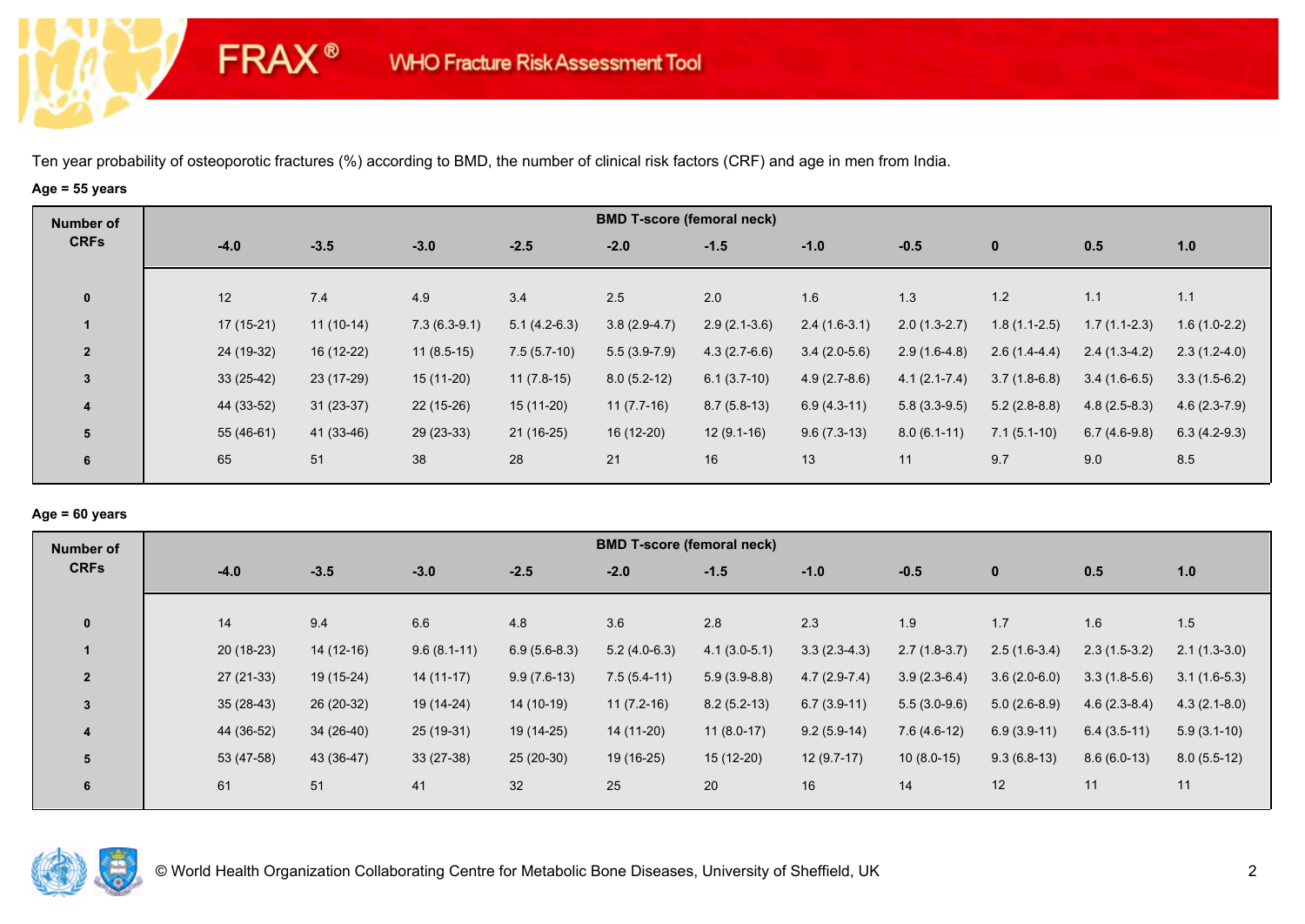# **Age = 65 years**

**FRAX®** 

| Number of               |             |             |              |                |                  | <b>BMD T-score (femoral neck)</b> |                |                |                |                |                |
|-------------------------|-------------|-------------|--------------|----------------|------------------|-----------------------------------|----------------|----------------|----------------|----------------|----------------|
| <b>CRFs</b>             | $-4.0$      | $-3.5$      | $-3.0$       | $-2.5$         | $-2.0$           | $-1.5$                            | $-1.0$         | $-0.5$         | $\bf{0}$       | 0.5            | 1.0            |
|                         |             |             |              |                |                  |                                   |                |                |                |                |                |
| $\bf{0}$                | 15          | 11          | 8.1          | 6.1            | 4.7              | 3.7                               | 3.0            | 2.5            | 2.2            | 2.0            | 1.9            |
|                         | 21 (19-24)  | $15(13-18)$ | $11(9.5-13)$ | 8.6 (6.9-%10.0 | $6.6(5.1 - 7.9)$ | $5.3(3.8-6.5)$                    | $4.3(3.0-5.5)$ | $3.6(2.4-4.8)$ | $3.2(2.1-4.4)$ | $2.9(1.9-4.1)$ | $2.7(1.7-3.9)$ |
| $\overline{2}$          | 28 (23-33)  | $21(17-25)$ | 16 (13-19)   | $12(9.2-16)$   | $9.3(6.8-13)$    | $7.4(5.0-11)$                     | $6.0(3.8-9.2)$ | $5.1(3.1-8.0)$ | $4.5(2.6-7.4)$ | $4.1(2.3-6.9)$ | $3.8(2.1-6.5)$ |
| 3                       | $36(29-42)$ | $27(22-33)$ | $21(17-27)$  | 16 (13-22)     | $13(9.1-18)$     | $10(6.8-15)$                      | $8.3(5.1-13)$  | $7.0(4.1-12)$  | $6.3(3.4-11)$  | $5.7(3.0-10)$  | $5.3(2.7-9.5)$ |
| $\overline{\mathbf{4}}$ | 44 (37-50)  | $35(29-41)$ | $27(22-33)$  | $21(17-28)$    | 17 (13-23)       | 14 (9.9-20)                       | $11(7.6-17)$   | $9.4(6.0-15)$  | $8.5(5.1-14)$  | $7.7(4.4-13)$  | $7.2(3.9-12)$  |
| 5                       | 51 (46-56)  | 43 (37-48)  | 34 (30-40)   | 28 (23-34)     | 22 (18-28)       | 18 (15-24)                        | 15 (12-20)     | $12(9.9-18)$   | $11(8.4-16)$   | $10(7.3-15)$   | $9.5(6.6-14)$  |
| 6                       | 58          | 50          | 42           | 34             | 28               | 23                                | 19             | 16             | 15             | 13             | 12             |
|                         |             |             |              |                |                  |                                   |                |                |                |                |                |

## **Age = 70 years**

| Number of      |             |             |              |               |                | <b>BMD T-score (femoral neck)</b> |                |                |                |                |                |
|----------------|-------------|-------------|--------------|---------------|----------------|-----------------------------------|----------------|----------------|----------------|----------------|----------------|
| <b>CRFs</b>    | $-4.0$      | $-3.5$      | $-3.0$       | $-2.5$        | $-2.0$         | $-1.5$                            | $-1.0$         | $-0.5$         | $\mathbf 0$    | 0.5            | 1.0            |
|                |             |             |              |               |                |                                   |                |                |                |                |                |
| $\mathbf{0}$   | 14          | 11          | 8.4          | 6.5           | 5.1            | 4.1                               | 3.3            | 2.9            | 2.5            | 2.3            | 2.1            |
|                | $20(17-25)$ | $16(13-19)$ | $12(9.4-15)$ | $9.2(7.1-11)$ | $7.2(5.4-8.9)$ | $5.7(4.2-7.0)$                    | $4.6(3.3-5.6)$ | $3.9(2.7-4.7)$ | $3.5(2.4-4.2)$ | $3.1(2.1-3.7)$ | $2.8(1.9-3.4)$ |
| $\overline{2}$ | 28 (22-35)  | 22 (17-28)  | $17(13-22)$  | $13(9.5-17)$  | $10(7.2-14)$   | $7.9(5.5-11)$                     | $6.3(4.3-8.9)$ | $5.3(3.5-7.6)$ | $4.7(3.0-6.7)$ | $4.2(2.6-6.0)$ | $3.8(2.3-5.4)$ |
| $\overline{3}$ | $37(29-45)$ | 29 (23-37)  | $23(17-30)$  | 18 (13-24)    | $14(9.7-19)$   | $11(7.4-16)$                      | $8.7(5.7-13)$  | $7.3(4.6-11)$  | $6.3(3.9-9.6)$ | $5.6(3.4-8.6)$ | $5.0(3.0-7.8)$ |
| 4              | 47 (38-54)  | 38 (30-46)  | $31(23-38)$  | 24 (18-30)    | 19 (14-25)     | $15(10-20)$                       | $12(8.1-16)$   | $9.8(6.6-14)$  | $8.4(5.6-12)$  | $7.4(4.8-11)$  | $6.6(4.3-10)$  |
| 5              | 56 (49-62)  | 48 (40-54)  | $39(32-46)$  | $32(26-38)$   | $25(20-31)$    | $20(16-25)$                       | $16(13-21)$    | $13(10-17)$    | $11(8.8-15)$   | $9.7(7.7-13)$  | $8.6(6.8-12)$  |
| 6              | 65          | 57          | 49           | 41            | 33             | 27                                | 21             | 17             | 15             | 13             | 11             |
|                |             |             |              |               |                |                                   |                |                |                |                |                |

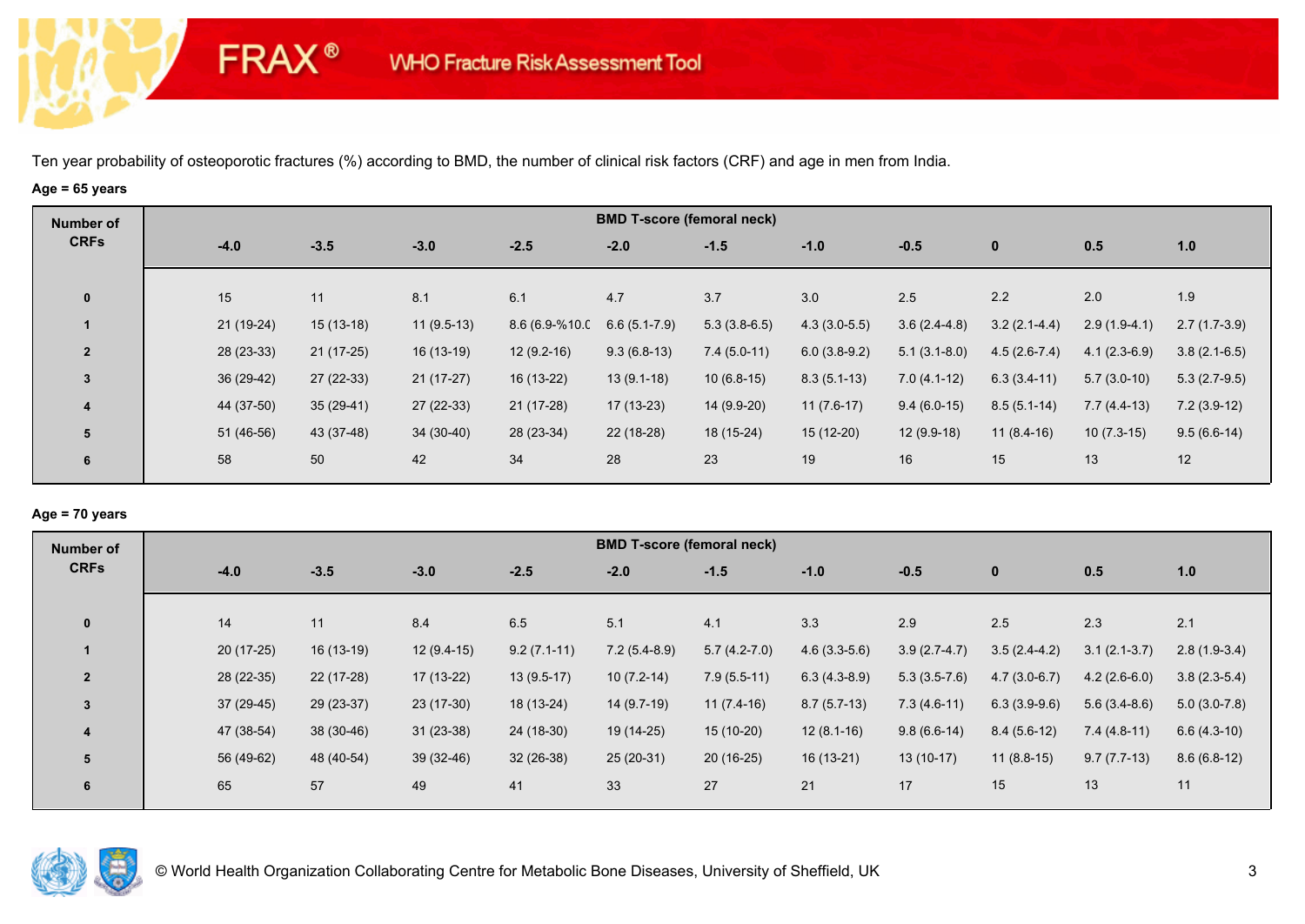# **Age = 75 years**

**FRAX®** 

| Number of               |             |             |              |               | <b>BMD T-score (femoral neck)</b> |                |                |                |                |                |                |
|-------------------------|-------------|-------------|--------------|---------------|-----------------------------------|----------------|----------------|----------------|----------------|----------------|----------------|
| <b>CRFs</b>             | $-4.0$      | $-3.5$      | $-3.0$       | $-2.5$        | $-2.0$                            | $-1.5$         | $-1.0$         | $-0.5$         | $\bf{0}$       | 0.5            | 1.0            |
| $\bf{0}$                | 12          | 9.8         | 7.7          | 6.1           | 4.9                               | 4.0            | 3.3            | 2.8            | 2.5            | 2.2            | 2.0            |
|                         | 19 (14-32)  | $15(11-25)$ | $12(8.3-19)$ | $9.2(6.5-15)$ | $7.3(5.1-11)$                     | $5.8(4.0-8.8)$ | $4.7(3.2-6.7)$ | $4.0(2.7-5.4)$ | $3.4(2.3-4.5)$ | $3.0(2.0-3.7)$ | $2.7(1.8-3.2)$ |
| $\overline{2}$          | $27(18-41)$ | $22(14-33)$ | $17(11-26)$  | 14 (8.7-21)   | $11(6.8-16)$                      | $8.5(5.3-13)$  | $6.7(4.2-9.8)$ | $5.6(3.5-8.0)$ | $4.8(3.0-6.7)$ | $4.1(2.6-5.6)$ | $3.6(2.2-4.8)$ |
| $\overline{3}$          | $37(24-50)$ | $31(19-42)$ | 25 (15-34)   | $20(12-28)$   | $16(9.1-22)$                      | $12(7.2-18)$   | $9.7(5.6-14)$  | $8.0(4.7-11)$  | $6.6(4.0-9.6)$ | $5.6(3.4-8.1)$ | $4.8(3.0-6.9)$ |
| $\overline{\mathbf{4}}$ | 48 (31-58)  | 41 (25-51)  | $34(20-43)$  | 28 (16-36)    | 22 (13-29)                        | 18 (9.9-23)    | 14 (7.8-19)    | $11(6.5-15)$   | $9.3(5.5-13)$  | $7.7(4.8-11)$  | $6.5(4.1-9.1)$ |
| 5                       | 58 (40-65)  | $51(33-58)$ | 44 (27-51)   | $37(22-44)$   | $30(18-37)$                       | $25(14-30)$    | 19 (11-24)     | $16(9.6-20)$   | $13(8.3-17)$   | $11(7.2-14)$   | $8.9(6.3-12)$  |
| 6                       | 68          | 62          | 55           | 48            | 40                                | 33             | 27             | 22             | 18             | 15             | 12             |

## **Age = 80 years**

| Number of      |             |              |              |               |               | <b>BMD T-score (femoral neck)</b> |                |                |                |                |                |
|----------------|-------------|--------------|--------------|---------------|---------------|-----------------------------------|----------------|----------------|----------------|----------------|----------------|
| <b>CRFs</b>    | $-4.0$      | $-3.5$       | $-3.0$       | $-2.5$        | $-2.0$        | $-1.5$                            | $-1.0$         | $-0.5$         | $\mathbf 0$    | 0.5            | 1.0            |
|                |             |              |              |               |               |                                   |                |                |                |                |                |
| $\mathbf{0}$   | 10          | 8.3          | 6.7          | 5.4           | 4.4           | 3.6                               | 3.0            | 2.6            | 2.3            | 2.0            | 1.8            |
|                | $16(11-27)$ | $13(8.9-22)$ | $10(7.1-17)$ | $8.2(5.7-14)$ | $6.6(4.5-11)$ | $5.3(3.6-8.6)$                    | $4.4(3.0-6.8)$ | $3.7(2.5-5.6)$ | $3.2(2.2-4.6)$ | $2.8(1.9-3.9)$ | $2.4(1.6-3.2)$ |
| $\overline{2}$ | $22(15-35)$ | 18 (12-29)   | $15(9.6-24)$ | $12(7.7-19)$  | $9.7(6.1-15)$ | $7.8(4.9-12)$                     | $6.3(4.0-9.6)$ | $5.3(3.3-8.0)$ | $4.5(2.8-6.6)$ | $3.9(2.4-5.5)$ | $3.4(2.1-4.6)$ |
| $\overline{3}$ | $31(19-43)$ | 26 (16-37)   | $21(13-31)$  | 17 (10-25)    | $14(8.3-20)$  | $11(6.7-16)$                      | $9.2(5.4-13)$  | $7.7(4.5-11)$  | $6.4(3.8-9.1)$ | $5.4(3.3-7.7)$ | $4.6(2.8-6.5)$ |
| 4              | 41 (25-51)  | $35(21-44)$  | 29 (17-38)   | 24 (14-32)    | $20(11-26)$   | $16(9.1-22)$                      | $13(7.4-18)$   | $11(6.2-15)$   | $9.1(5.3-12)$  | $7.6(4.5-10)$  | $6.4(3.9-8.7)$ |
| 5              | $51(32-57)$ | $45(27-51)$  | $39(22-45)$  | $33(18-39)$   | 27 (15-33)    | $22(12-27)$                       | 18 (10-23)     | $15(8.6-19)$   | $13(7.4-16)$   | $11(6.4-14)$   | $8.9(5.5-11)$  |
| 6              | 61          | 55           | 49           | 43            | 36            | 30                                | 25             | 21             | 18             | 15             | 12             |
|                |             |              |              |               |               |                                   |                |                |                |                |                |